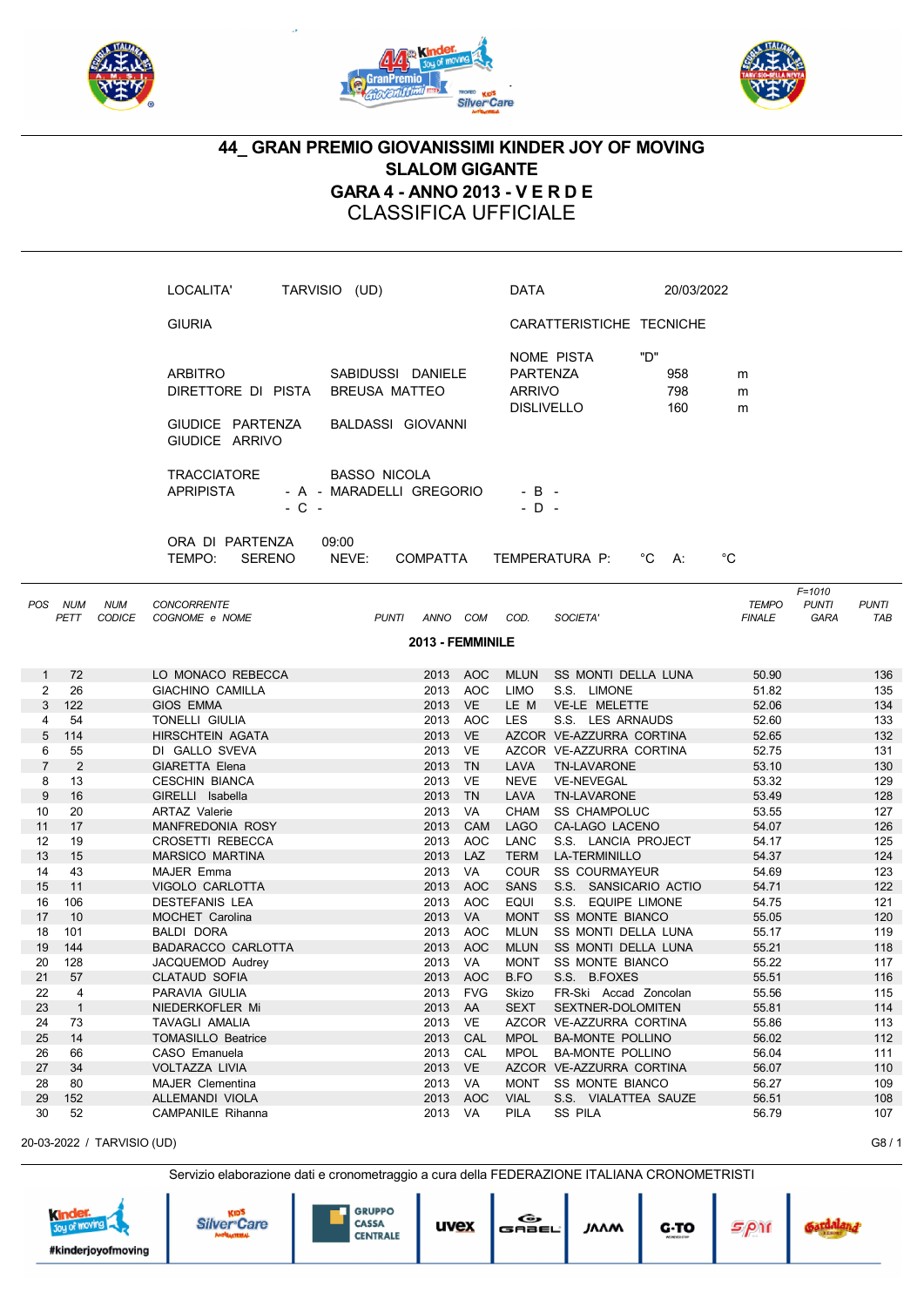





|     |                |               |                                 |              |             |            |                            |                            |               | $F = 1010$                   |
|-----|----------------|---------------|---------------------------------|--------------|-------------|------------|----------------------------|----------------------------|---------------|------------------------------|
| POS | NUM            | <b>NUM</b>    | <b>CONCORRENTE</b>              |              |             |            |                            |                            | <b>TEMPO</b>  | <b>PUNTI</b><br><b>PUNTI</b> |
|     | PETT           | <b>CODICE</b> | COGNOME e NOME                  | <b>PUNTI</b> | <b>ANNO</b> | <b>COM</b> | COD.                       | SOCIETA'                   | <b>FINALE</b> | <b>GARA</b><br>TAB           |
| 31  | 22             |               | SPINELLI Aurora                 |              | 2013        | AC         |                            | VALTO LO-VALTORTA          | 57.00         | 106                          |
| 32  | 28             |               | NAPPI Maria Vittoria            |              | 2013        | CAL        | <b>MPOL</b>                | <b>BA-MONTE POLLINO</b>    | 57.03         | 105                          |
| 33  | 143            |               | COPPOLA ANGELICA                |              | 2013        | <b>AOC</b> |                            | BORG S.S. BORGATA          | 57.05         | 104                          |
| 34  | 8              |               | CASTOLDI EMMA                   |              | 2013        | VE         |                            | <b>SNOWDREAMERS</b>        | 57.08         | 103                          |
|     |                |               |                                 |              |             | <b>AC</b>  |                            |                            |               |                              |
| 35  | 33             |               | RAMBALDINI Anna                 |              | 2013        |            |                            | TRE V LO-TRE VALLI         | 57.21         | 102                          |
| 36  | 156            |               | PENGO CAROLINA                  |              | 2013        | <b>VE</b>  | <b>CRIS</b>                | <b>VE-CRISTALLO</b>        | 57.39         | 101                          |
| 37  | 64             |               | ROSSI MARTA                     |              | 2013        | <b>VE</b>  | LE M                       | VE-LE MELETTE              | 57.42         | 100                          |
| 38  | 45             |               | <b>CARANONI Dalila</b>          |              | 2013        | AC         | <b>SMILE</b>               | LO-SMILE                   | 57.44         | 99                           |
| 39  | 87             |               | <b>FRANCESCHETTI EMMA</b>       |              | 2013        | <b>VE</b>  | <b>COLD</b>                | <b>VE-COLDAI</b>           | 57.51         | 98                           |
| 40  | 132            |               | LEONARDI GIADA                  |              | 2013        | <b>AOC</b> | MLUN                       | SS MONTI DELLA LUNA        | 57.65         | 97                           |
| 41  | 145            |               | IORII GRETA                     |              | 2013        | <b>AOC</b> |                            | SNOW S.S. SNOW ACADEMY     | 57.68         | 96                           |
| 42  | 9              |               | LUISE Benedetta                 |              | 2013        | CAL        | <b>MPOL</b>                | <b>BA-MONTE POLLINO</b>    | 57.73         | 95                           |
| 43  | 29             |               | <b>BROCCA Ludovica</b>          |              | 2013        | <b>VA</b>  | <b>MONT</b>                | SS MONTE BIANCO            | 57.81         | 94                           |
| 44  | 39             |               | DEL GIUDICE GIULIA MARIA        |              | 2013        | CAM        | <b>LAGO</b>                | CA-LAGO LACENO             | 57.95         | 93                           |
| 45  | 154            |               | <b>GIOS CAMILLA</b>             |              | 2013        | <b>VE</b>  | <b>ASIA</b>                | <b>VE-ASIAGO</b>           | 58.01         | 92                           |
| 46  | 37             |               | DE FRANCESCHI FEDERICA          |              | 2013        | <b>FVG</b> | Carn                       | FR-Carnia Zoncolan         | 58.06         | 91                           |
| 47  | 18             |               | PESCOL Chiara                   |              | 2013        | <b>TN</b>  | VAJO                       | <b>TN-VAJOLET</b>          | 58.31         | 90                           |
| 48  | 91             |               | MANZONI Isabella                |              | 2013        | AC         |                            | VALTO LO-VALTORTA          | 58.43         | 89                           |
| 49  | 36             |               | <b>TOSTI Ginevra</b>            |              | 2013        | CAE        | <b>CERR</b>                | <b>SS CERRETO LAGHI</b>    | 58.50         | 88                           |
| 50  | 6              |               | IERMANI MARIA GIULIA            |              | 2013        | CAM        | <b>LAGO</b>                | CA-LAGO LACENO             | 58.56         | 87                           |
| 51  | 65             |               | DE GASPERI Irene                |              | 2013        | AC         | <b>VALDI</b>               | LO-VALDIDENTRO             | 58.77         | 86                           |
| 52  | 44             |               | VERITTI D'ANDREA NINA           |              | 2013        | <b>FVG</b> | Forn                       | FR-Forni di Sopra          | 58.81         | 85                           |
| 53  | 129            |               | TESSERA CHIESA Cecilia Silvi    |              | 2013        | VA         | <b>MONT</b>                | <b>SS MONTE BIANCO</b>     | 58.92         | 84                           |
|     | 56             |               | RAFFAELLI Nina                  |              | 2013        | <b>VA</b>  | <b>MONT</b>                | <b>SS MONTE BIANCO</b>     | 58.92         | 84                           |
| 55  | 99             |               | SANTORO Ginevra                 |              | 2013        | CAL        | <b>MPOL</b>                | <b>BA-MONTE POLLINO</b>    | 58.99         | 82                           |
| 56  | 3              |               | <b>CUCARICH BENEDETTA</b>       |              | 2013        | <b>FVG</b> | Auri                       | FR-Aurisina                | 59.06         | 81                           |
| 57  | 62             |               | MASSIGNANI AGATA CHLOE          |              | 2013        | <b>FVG</b> | Evol                       | FR-Evolution<br>3 Lands    | 59.16         | 80                           |
| 58  | 89             |               | <b>BESSEGATO GIULIA</b>         |              | 2013        | <b>VE</b>  | <b>FALC</b>                | <b>VE-FALCADE</b>          | 59.28         | 79                           |
| 59  | 53             |               | MOTTINI Giorgia                 |              | 2013        | <b>AC</b>  |                            | CENTR LO-CENTRALE          | 59.34         | 78                           |
| 60  | 85             |               | CLAVEL Sophie Mahe'             |              | 2013        | VA         | <b>MONT</b>                | <b>SS MONTE BIANCO</b>     | 59.49         | 77                           |
| 61  | 35             |               | GABBI Anita                     |              | 2013        | CAE        | <b>RIOL</b>                | <b>SS RIOLUNATO CIMONE</b> | 59.52         | 76                           |
| 62  | 68             |               | VANZETTA Helen                  |              | 2013        | <b>TN</b>  | <b>PAMP</b>                | TN-PAMPEAGO                | 59.65         | 75                           |
| 63  | 31             |               | AMICI ELISA                     |              | 2013        | <b>LAZ</b> | AZZ.L                      | LA-AZZ.LIVATA              | 59.73         | 74                           |
| 64  | 107            |               | LEONE Nadia                     |              | 2013        | CAL        | <b>MPOL</b>                | <b>BA-MONTE POLLINO</b>    | 1'00.01       | 73                           |
| 65  | 47             |               | <b>BUFFARDI Maria Francesca</b> |              | 2013        | CAL        | <b>MPOL</b>                | <b>BA-MONTE POLLINO</b>    | 1'00.08       | 72                           |
| 66  | 81             |               | ARMANDO LAURA                   |              | 2013        | <b>AOC</b> | <b>CLAV</b>                | S.S. CLAVIERE              | 1'00.21       | 71                           |
| 67  | 25             |               | RAPONE Viola                    |              | 2013        | <b>CAT</b> | <b>VAL</b>                 | SS VAL DI LUCE             | 1'00.38       | 70                           |
| 68  | 38             |               | ANDREETTO Greta                 |              | 2013        | AA         | VALL                       | VALLES-JOCHTAL             | 1'00.44       | 69                           |
| 69  | 134            |               | ORIANI Emma                     |              | 2013        | <b>VA</b>  | <b>MONT</b>                | <b>SS MONTE BIANCO</b>     | 1'00.60       | 68                           |
| 70  | 78             |               | <b>SARTORI Emily</b>            |              | 2013        | TN         | <b>PINZ</b>                | TN-PINZOLO                 | 1'00.62       | 67                           |
| 71  | 139            |               | <b>ERSETIG GIULIA</b>           |              | 2013        | <b>FVG</b> | Auri                       | FR-Aurisina                | 1'00.63       | 66                           |
| 72  | 77             |               | <b>BACCARANI Beatrtice</b>      |              | 2013        | CAE        | <b>VALV</b>                | <b>SS VALVCAVA CIMONE</b>  | 1'00.74       | 65                           |
| 73  | 27             |               | PUGLIESE GINEVRA                |              | 2013        | CAM        | <b>LAGO</b>                | CA-LAGO LACENO             | 1'00.79       | 64                           |
| 74  | 12             |               | BETTOJA Maria Sole              |              | 2013 CAB    |            | <b>SCLE</b>                | AB-LE ROCCHE               | 1'01.12       | 63                           |
| 75  | 41             |               | SOLA Matilde                    |              | 2013        | CAE        | <b>VALV</b>                | SS VALVCAVA CIMONE         | 1'01.18       | 62                           |
|     |                |               |                                 |              | 2013        | CAL        |                            |                            |               |                              |
| 76  | 105<br>104     |               | DI NOCERA Lorenza               |              | 2013        | VA         | <b>MPOL</b><br><b>VALT</b> | <b>BA-MONTE POLLINO</b>    | 1'01.25       | 61<br>60                     |
| 77  |                |               | MANCINELLI Cloe                 |              |             |            |                            | <b>SS VALTOURNENCH</b>     | 1'01.33       |                              |
| 78  | 118            |               | <b>VELLER Azzurra</b>           |              | 2013        | TN         | LAVA                       | TN-LAVARONE                | 1'01.35       | 59                           |
| 79  | 24             |               | RAMACCIOTTI Vittoria            |              | 2013        | CAT        | <b>POT</b>                 | TRE POTENZE                | 1'02.10       | 58                           |
| 80  | 110            |               | GIUSTO Anna                     |              | 2013        | TN         | LAVA                       | TN-LAVARONE                | 1'02.16       | 57                           |
| 81  | 86             |               | <b>VERZENI Chiara</b>           |              | 2013        | <b>AC</b>  |                            | PONTE LO-PONTE DI LEGNO    | 1'02.25       | 56                           |
| 82  | $\overline{7}$ |               | PICA Costanza                   |              | 2013        | CAB        |                            | SCASS AB-ASSERGI GRAN SASS | 1'02.28       | 55                           |
| 83  | 108            |               | <b>BROVEDAN LARISSA</b>         |              | 2013        | <b>FVG</b> | Forn                       | FR-Forni di Sopra          | 1'02.56       | 54                           |
| 84  | 71             |               | SALINETTI Camilla               |              | 2013        | CAT        | <b>ABET</b>                | <b>SS ABETONE</b>          | 1'02.95       | 53                           |
| 85  | 90             |               | BAZZI Sofia                     |              | 2013 AC     |            | <b>PIANI</b>               | LO-PIANI DI BOBBIO         | 1'03.18       | 52                           |
| 86  | 21             |               | <b>BERNA Lara</b>               |              | 2013        | CAT        | <b>COLO</b>                | SS COLO'                   | 1'03.38       | 51                           |
| 87  | 42             |               | MENNUCCI Emma                   |              | 2013        | CAT        | <b>VAL</b>                 | SS VAL DI LUCE             | 1'03.40       | 50                           |
| 88  | 5              |               | CHINCHIO Caterina               |              | 2013        | CAE        | <b>RIOL</b>                | SS RIOLUNATO CIMONE        | 1'03.41       | 49                           |
| 89  | 130            |               | FANTI Martina                   |              | 2013 AC     |            |                            | BORNO LO-BORNO             | 1'03.62       | 48                           |
| 90  | 113            |               | BOVIO Margherita                |              | 2013        | VA         | <b>CHAM</b>                | <b>SS CHAMPOLUC</b>        | 1'04.02       | 47                           |
|     | 69             |               | BENEDETTI VERONICA              |              | 2013        | <b>FVG</b> | Sapp                       | FR-Sappada                 | 1'04.02       | 47                           |
| 92  | 151            |               | CAMPO Lea                       |              | 2013        | CAB        |                            | SC200 AB-2000 OVINDOLI     | 1'04.07       | 45                           |
|     |                |               |                                 |              |             |            |                            |                            |               |                              |

| Servizio elaborazione dati e cronometraggio a cura della FEDERAZIONE ITALIANA CRONOMETRISTI |  |
|---------------------------------------------------------------------------------------------|--|
|---------------------------------------------------------------------------------------------|--|





| э,<br>uvex<br>GABEL |
|---------------------|
|---------------------|

 $J_{\Lambda\Lambda\Lambda\Lambda}$ 

| <u>URUNUMETRISTI</u> |      |  |
|----------------------|------|--|
| G-TO                 | ۱۲ م |  |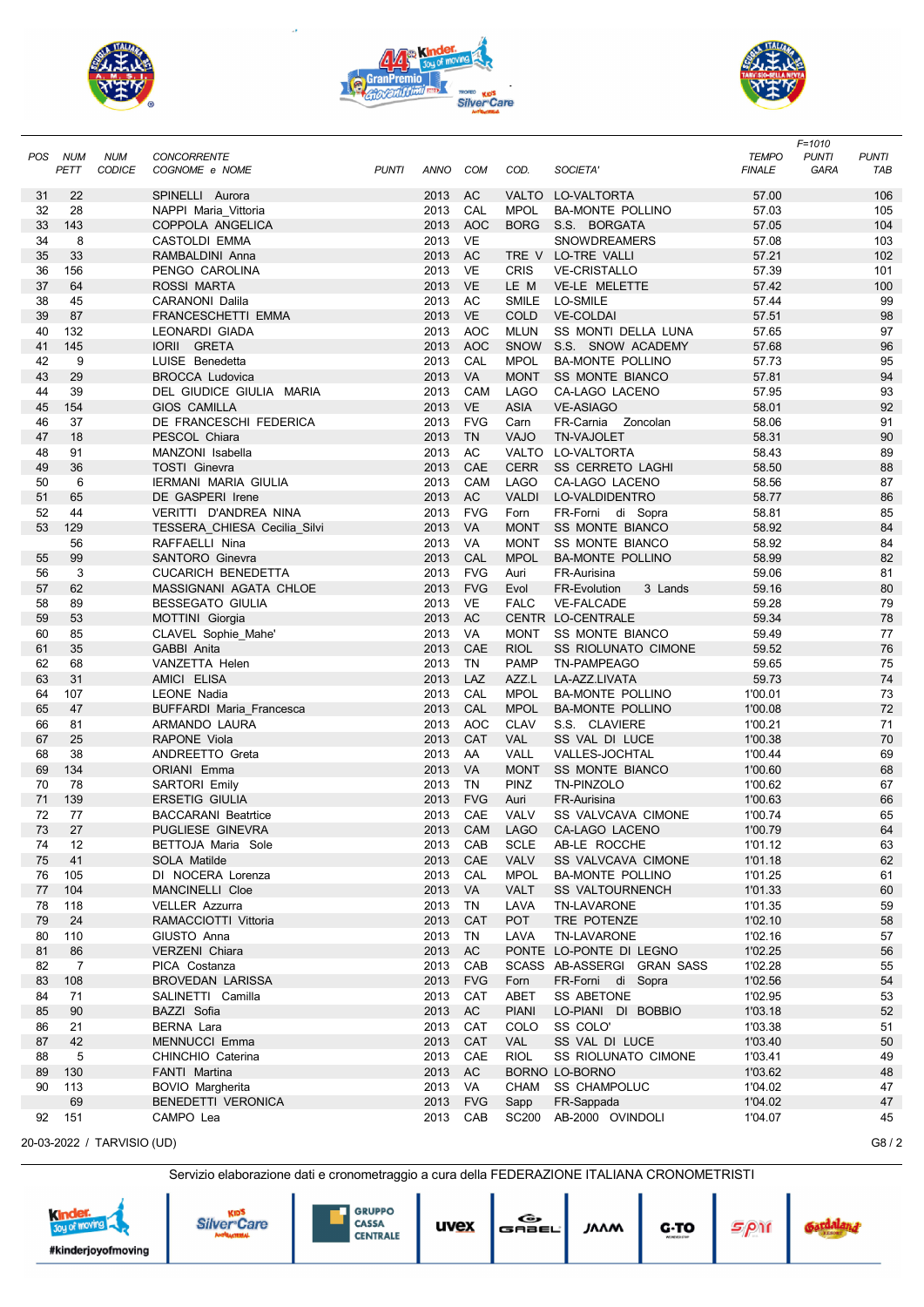





|                 |             |               |                                |              |          |            |              |                              |               | $F = 1010$   |              |
|-----------------|-------------|---------------|--------------------------------|--------------|----------|------------|--------------|------------------------------|---------------|--------------|--------------|
| <b>POS</b>      | <b>NUM</b>  | <b>NUM</b>    | <b>CONCORRENTE</b>             |              |          |            |              |                              | <b>TEMPO</b>  | <b>PUNTI</b> | <b>PUNTI</b> |
|                 | PETT        | <b>CODICE</b> | COGNOME e NOME                 | <b>PUNTI</b> | ANNO     | <b>COM</b> | COD.         | SOCIETA'                     | <b>FINALE</b> | GARA         | TAB          |
|                 |             |               |                                |              |          |            |              |                              |               |              |              |
| 93              | 95          |               | ZANON Ludovica                 |              | 2013     | TN         | <b>MOEN</b>  | TN-MOENA                     | 1'04.09       |              | 44           |
| 94              | 140         |               | RADUAZZO Bianca                |              | 2013     | <b>AC</b>  |              | GB SK LO-GB SKY SCHOOL       | 1'04.29       |              | 43           |
| 95              | 142         |               | TREZZA Vittoria                |              | 2013     | <b>TN</b>  | <b>PAMP</b>  | <b>TN-PAMPEAGO</b>           | 1'04.30       |              | 42           |
| 96              | 94          |               | <b>MARTON BEATRICE</b>         |              | 2013     | <b>FVG</b> | Sapp         | FR-Sappada                   | 1'04.88       |              | 41           |
| 97              | 58          |               | TRIGLIA Agnese                 |              | 2013     | CAB        |              | SC200 AB-2000 OVINDOLI       | 1'04.97       |              | 40           |
| 98              | 40          |               | CANULLO Viola.Maria            |              | 2013     | CAB        |              | SCSKI AB-SKI ACADEMY         | 1'05.15       |              | 39           |
| 99              | 133         |               | RASOM Sofia                    |              | 2013     | <b>TN</b>  | VAJO         | <b>TN-VAJOLET</b>            | 1'05.16       |              | 38           |
| 100             | 137         |               | PIRISI Viola                   |              | 2013     | <b>AC</b>  |              | VALTO LO-VALTORTA            | 1'05.25       |              | 37           |
| 101             | 116         |               | <b>CATTANEO Carlotta</b>       |              | 2013     | <b>AC</b>  |              | PONTE LO-PONTE DI LEGNO      | 1'05.49       |              | 36           |
| 102             | 75          |               | MUSCO Nora                     |              | 2013     | AC         |              | GB SK LO-GB SKY SCHOOL       | 1'05.66       |              | 35           |
| 103             | 98          |               | DE CESARIS ANTONELLA           |              | 2013     | <b>CAM</b> | <b>LAGO</b>  | CA-LAGO LACENO               | 1'05.76       |              | 34           |
|                 | 83          |               | NOCCI Arianna                  |              | 2013     | <b>CAT</b> | <b>AMIA</b>  | <b>SS AMIATA OVEST</b>       | 1'05.76       |              | 34           |
|                 |             |               |                                |              |          | <b>VA</b>  | <b>CHAM</b>  |                              |               |              |              |
| 105             | 121         |               | LOSA Emma                      |              | 2013     |            |              | <b>SS CHAMPOLUC</b>          | 1'05.78       |              | 32           |
| 106             | 150         |               | PIVETTA ADELAIDE               |              | 2013     | <b>FVG</b> | Pian         | FR-Piancavallo               | 1'06.05       |              | 31           |
| 107             | 67          |               | ZANNI Sofia                    |              | 2013     | CAE        | <b>VALV</b>  | <b>SS VALVCAVA CIMONE</b>    | 1'06.10       |              | 30           |
| 108             | 82          |               | COIN Stella                    |              | 2013     | <b>TN</b>  | <b>NUOV</b>  | TN-NUOVA ANDALO              | 1'06.65       |              | 29           |
| 109             | 97          |               | ROMANO B. VITTORIA             |              | 2013     | <b>CAM</b> | <b>LAGO</b>  | CA-LAGO LACENO               | 1'06.92       |              | 28           |
| 110             | 79          |               | <b>HERNEGGER Ronja</b>         |              | 2013     | AA         | SPEI         | <b>SPEIKBODEN</b>            | 1'07.01       |              | 27           |
| 111             | 92          |               | BROVEDAN ALEXANDRA             |              | 2013     | <b>FVG</b> | Forn         | FR-Forni di Sopra            | 1'07.02       |              | 26           |
| 112             | 109         |               | STOFFIE TERESA                 |              | 2013     | <b>FVG</b> | Sapp         | FR-Sappada                   | 1'07.22       |              | 25           |
| 113             | 93          |               | LIN CHENXUAN Emy               |              | 2013     | CAB        |              | SCTRE AB-TRE NEVI OVINDOLI   | 1'07.65       |              | 24           |
| 114             | 30          |               | <b>GEROSA Marta</b>            |              | 2013     | AC         |              | VALTO LO-VALTORTA            | 1'07.74       |              | 23           |
| 115             | 46          |               | PETRUCCI Bianca                |              | 2013     | <b>CAT</b> | <b>POT</b>   | TRE POTENZE                  | 1'07.78       |              | 22           |
| 116             | 48          |               | PALERMO M STELLA               |              | 2013     | <b>CAM</b> | <b>LAGO</b>  | CA-LAGO LACENO               | 1'07.81       |              | 21           |
| 117             | 147         |               | CAPORELLA GAIA                 |              | 2013     | <b>FVG</b> | Sapp         | FR-Sappada                   | 1'09.94       |              | 20           |
| 118             | 32          |               | NISII Chiara                   |              | 2013     | CAB        | <b>SCSKI</b> | AB-SKI ACADEMY               | 1'10.06       |              | 19           |
| 119             | 112         |               | <b>TORTELLI Matilde</b>        |              | 2013     | CAT        | <b>AMIA</b>  | <b>SS AMIATA OVEST</b>       | 1'10.40       |              | 18           |
| 120             | 88          |               | ALTAMURA CARLOTTA              |              | 2013     | CAM        | <b>LAGO</b>  | CA-LAGO LACENO               | 1'10.46       |              | 17           |
| 121             | 111         |               | <b>AUCIELLO Beatrice</b>       |              | 2013     | CAL        | <b>MPOL</b>  | <b>BA-MONTE POLLINO</b>      | 1'11.12       |              | 16           |
| 122             | 63          |               | <b>SENNI Teresa</b>            |              | 2013     | CAB        |              | <b>SCCAM AB-CAMPO FELICE</b> | 1'11.62       |              | 15           |
| 123             | 119         |               | SEVERINO FRANCESCA             |              | 2013     | CAM        | <b>LAGO</b>  | CA-LAGO LACENO               | 1'11.94       |              | 14           |
| 124             | 127         |               | NICOTRA M SOLE                 |              | 2013     | <b>CAM</b> | <b>LAGO</b>  | CA-LAGO LACENO               | 1'12.04       |              | 13           |
| 125             | 125         |               | <b>CATTANEO Annalisa</b>       |              | 2013     | <b>TN</b>  | <b>PAMP</b>  | <b>TN-PAMPEAGO</b>           |               |              | 12           |
| 126             | 146         |               |                                |              | 2013     | <b>CAT</b> | <b>DOGA</b>  |                              | 1'13.02       |              |              |
|                 |             |               | RAFFA Yalel                    |              |          | CAB        |              | SS DOGANACCIA2000            | 1'13.80       |              | 11           |
| 127             | 120         |               | FONTANA Angela                 |              | 2013     |            | <b>SC200</b> | AB-2000 OVINDOLI             | 1'13.88       |              | 10           |
| 128             | 60          |               | MORELLI Margherita             |              | 2013     | CAE        | <b>VALV</b>  | SS VALVCAVA CIMONE           | 1'13.90       |              | 9            |
| 129             | 135         |               | PERRONE LUISA                  |              | 2013     | <b>CAM</b> | <b>LAGO</b>  | CA-LAGO LACENO               | 1'14.52       |              | 8            |
| 130             | 148         |               | PELLEGRINO Lise Giovanna       |              | 2013     | CAB        | <b>SCAQ</b>  | AB-LE AQUILE CAMPO FE        | 1'15.36       |              | 7            |
| 131             | 59          |               | <b>BONIFICO Leonor Cynthia</b> |              | 2013     | CAL        | <b>MPOL</b>  | <b>BA-MONTE POLLINO</b>      | 1'16.35       |              | $\,6\,$      |
| 132             | 155         |               | <b>CERCATO MATILDE</b>         |              | 2013     | <b>FVG</b> | Auri         | FR-Aurisina                  | 1'16.71       |              | 5            |
| 133             | 131         |               | <b>PECIS Aurora</b>            |              | 2013     | AC         | <b>VABR</b>  | LO-ALTA VALLE BREMBAN        | 1'18.28       |              | 4            |
| 134             | 126         |               | RICCELLI Giorgia               |              | 2013     | CAB        | <b>SCAQ</b>  | AB-LE AQUILE CAMPO FE        | 1'22.12       |              | 3            |
|                 | 135 153     |               | SAMASSA ALYSSA                 |              | 2013 FVG |            | Carn         | FR-Carnia Zoncolan           | 1'22.59       |              | $2^{\circ}$  |
|                 | 136 100     |               | <b>GORDIANI Chiara</b>         |              |          | 2013 CAT   |              | DOGA SS DOGANACCIA2000       | 1'23.38       |              | $\mathbf{1}$ |
|                 |             |               |                                |              |          |            |              |                              |               |              |              |
| <b>ISCRITTI</b> |             | .             | 156                            |              |          |            |              |                              |               |              |              |
|                 |             |               |                                |              |          |            |              |                              |               |              |              |
|                 | NON PARTITI | $\ddotsc$     | 12                             |              |          |            |              |                              |               |              |              |
|                 |             |               |                                |              |          |            |              |                              |               |              |              |
|                 | 23          |               | BONANNO LUCREZIA               |              | 2013 LAZ |            | TERM         | <b>LA-TERMINILLO</b>         |               |              |              |
|                 | 49          |               | MIORANDI Lorena                |              | 2013 TN  |            | LAVA         | TN-LAVARONE                  |               |              |              |
|                 | 51          |               | BOCCACCINI NAUSICAA            |              | 2013 LAZ |            | <b>TERM</b>  | LA-TERMINILLO                |               |              |              |
|                 | 70          |               | ALESSANDRI VIVIANA             |              | 2013 LAZ |            |              | CAMCA LA-CAMPO CATINO        |               |              |              |
|                 | 74          |               | <b>TASCHLER Mirah</b>          |              | 2013 AA  |            | KRON         | KRONPLATZ-REISCHACH          |               |              |              |
|                 | 84          |               | VITALI Alice                   |              | 2013 CAE |            |              | CORN SS CORNO ALLE SCALE     |               |              |              |
|                 | 96          |               | MORETTI Elena                  |              | 2013 CAT |            | POT          | TRE POTENZE                  |               |              |              |
|                 | 103         |               | DE ANGELIS Matilde             |              | 2013 CAB |            |              | SC200 AB-2000 OVINDOLI       |               |              |              |
|                 | 115         |               | SULLIGOI ANNA SOFIA            |              | 2013 VE  |            | SAN          | VE-SAN VITO                  |               |              |              |
|                 | 123         |               | SANTORO Annalisa               |              | 2013 CAT |            | AMIA         | <b>SS AMIATA OVEST</b>       |               |              |              |
|                 | 136         |               | MARESCA Isabelle               |              | 2013 VA  |            |              | CHAM SS CHAMPOLUC            |               |              |              |
|                 |             |               |                                |              |          |            |              |                              |               |              |              |
|                 | 149         |               | BOLLETTI CENSI Annachiara      |              | 2013 CAL |            | <b>MPOL</b>  | <b>BA-MONTE POLLINO</b>      |               |              |              |

Servizio elaborazione dati e cronometraggio a cura della FEDERAZIONE ITALIANA CRONOMETRISTI**GRUPPO GREE**L **Silver Care** CASSA  $5\rho$ uvex Gardale of moving **JAAM** G-TO **CENTRALE** #kinderjoyofmoving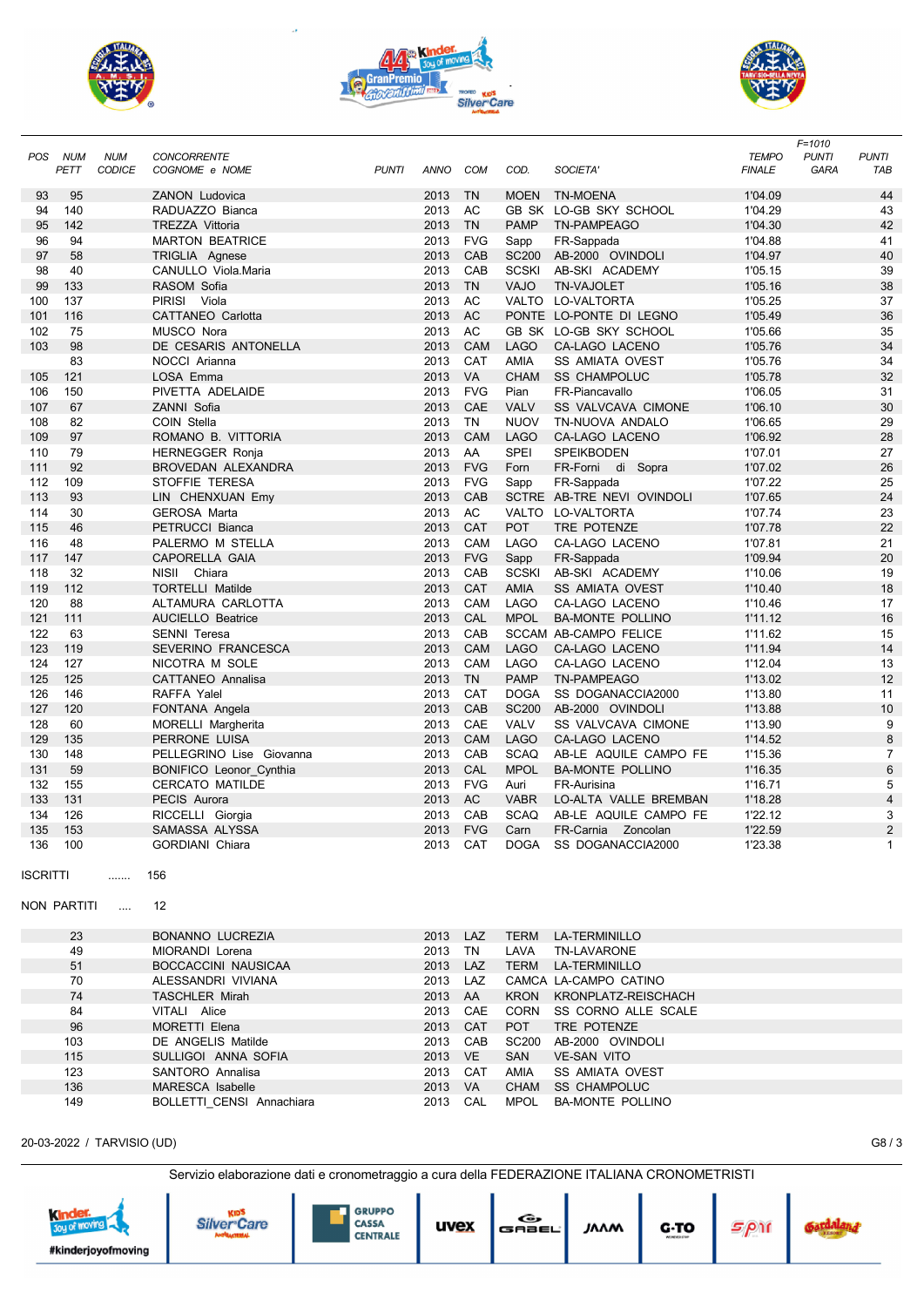



POS NUM NUM CONCORRENTE



F=1010

PETT CODICE COGNOME e NOME PUNTI ANNO COM COD. SOCIETA' FINALE GARA TAB NON ARRIVATI ... 117 RIGONI GINEVRA 2013 VE ASIA VE-ASIAGO SOLIALIFICATI 7 50 GABRIELI Katrin 2013 TN VAJO TN-VAJOLET PORTA N. 3 61 NALDI MAYA 2013 CAM LAGO CA-LAGO LACENO PORTA N. 7 76 CASAGRANDA GIORGIA 2013 VE AURO VE-AURONZO MISURINA PORTA N. 33 102 ABDO Greta 2013 CAB SCASS AB-ASSERGI GRAN SASS PORTA N.<br>124 GAMBA Alessia 2013 AC GR SK LO-GR SKY SCHOOL PORTA N. 124 GB SK LO-GB SKY SCHOOL PORTA N. 9 138 CROSETTI CAMILLA 2013 AOC LANC S.S. LANCIA PROJECT PORTA N. 4 141 SEVERINO CHIARA 2013 CAM LAGO CA-LAGO LACENO PORTA N. 12 2013 - MASCHILE 1 267 PLANK Lukas 2013 AA RATS RATSCHINGS 48.74 141 2 191 ZANARDI GIORGIO 2013 LAZ TERM LA-TERMINILLO 49.89 140 3 181 DI MENNA Diego 2013 CAB SCPES AB-PESCOCOSTANZO 50.25 139 4 168 DARMAN LORENZO 2013 VE COLD VE-COLDAI 50.36 138 5 179 BERTOLDINI Luca 2013 AC VALTO LO-VALTORTA 51.42 137 6 207 TELESFORO RICCARDO 2013 VE CORT VE-CORTINA 51.47 136 7 178 COLOMBINI Alberto 2013 CAE RIOL SS RIOLUNATO CIMONE 51.50 135 8 204 MASTRANGELO GIOVANNI 2013 CAM LAGO CA-LAGO LACENO 51.55 134 9 256 SOLA Martino 2013 TN LAVA TN-LAVARONE 51.85 133 10 172 COLLI Tobia 2013 VA CHAM SS CHAMPOLUC 52.05 132 11 189 RADICI JADER 2013 VE AZCOR VE-AZZURRA CORTINA 52.15 131 187 CAVALIERE GIUSEPPE 2013 FVG Avia FR-Aviano Piancavallo 52.15 131 13 196 MAGONI Elias 2013 AA STER STERZING 52.22 129 14 158 SENIGAGLIESI GIOVANNI 2013 AOC BARD S.S. BARDONECCHIA 52.30 128 **SS VALTOURNENCH** 16 190 CHINAZZI MARCO 2013 FVG Avia FR-Aviano Piancavallo 52.60 126 PASTORE Matthias 18 216 NAIBO ARTURO 2013 VE CRIS VE-CRISTALLO 52.85 124 19 167 CATTORETTI VITTORIO 2013 AOC VIA S.S. VIA LATTEA SESTR 52.87 123 20 281 TALARICO ANDREA 2013 AOC LIBE S.S. LIBERI TUTTI 52.93 122 21 177 BARGNESI Riccardo 2013 TN PINZ TN-PINZOLO 53.06 121 22 166 CHAREUN TOMMASO 2013 AOC BARD S.S. BARDONECCHIA 53.22 120 23 160 LUPPI TIZIANO 2013 FVG Auri FR-Aurisina 53.23 119 24 176 VALERI Matteo 2013 CAB SCTRE AB-TRE NEVI OVINDOLI 53.41 118 25 161 NARDOCCI Pietro 2013 CAB SCTRE AB-TRE NEVI OVINDOLI 53.42 117 26 238 DORIGATI Gianluca 2013 TN NUOV TN-NUOVA ANDALO 53.57 116 27 315 BAUDO GIACOMO 2013 AOC LIBE S.S. LIBERI TUTTI 53.62 115 28 270 BERNUCCI ROMEO 2013 AOC SNOW S.S. SNOW ACADEMY 53.64 114 214 PACI Luca 2013 TN 5 LA TN-5 LAGHI 53.64 114 30 162 IMPROTA Alberto 2013 CAL MPOL BA-MONTE POLLINO 53.67 112 31 165 RIGONI ALESSANDRO 2013 VE LE M VE-LE MELETTE 53.73 111 211 BIGOT ALESSANDRO 2013 FVG Sapp FR-Sappada 53.95 53.95 110 33 262 TOMATIS ALESSANDRO 2013 VE CRIS VE-CRISTALLO 53.99 109 194 LIVERINO Lorenzo 2013 CAL MPOL BA-MONTE POLLINO 53.99 109 188 CIANI Alessandro 109 2013 AC S CAT LO-S CATERINA VALFURV 53.99 109 36 265 MUNARI Giulio 2013 VA CHAM SS CHAMPOLUC 54.04 106 37 200 BRAMBILLA Gregorio 2013 AC GB SK LO-GB SKY SCHOOL 54.10 54.10 105 38 283 PEIRETTI LUDOVICO 2013 AOC LIBE S.S. LIBERI TUTTI 54.13 104 39 299 DURANTI Dymas\_Dean 2013 VA MONT SS MONTE BIANCO 54.30 103 40 193 CAPELLAZZI Jacopo 2013 VA MONT SS MONTE BIANCO 54.48 102 41 229 PEILA LUCA 2013 AOC LIBE S.S. LIBERI TUTTI 54.52 101 42 252 OCCHIENA ALVISE 2013 AOC SAUZ S.S. SAUZE PROJECT 54.55 100 43 227 PASINATO Vittorio 2013 TN LAVA TN-LAVARONE 54.65 99 44 221 TROVATO Gabriele 2013 AC GB SK LO-GB SKY SCHOOL 54.66 98 45 201 GOTRO UMBERTO 2013 AOC LIBE S.S. LIBERI TUTTI 54.69 97 46 246 BERTULETTI Matteo 2013 AC PONTE LO-PONTE DI LEGNO 54.70 96

20-03-2022 / TARVISIO (UD) G8 / 4

| Servizio elaborazione dati e cronometraggio a cura della FEDERAZIONE ITALIANA CRONOMETRISTI |
|---------------------------------------------------------------------------------------------|
|                                                                                             |









**JAAM** 

| RONOMETRISTI |                        |  |
|--------------|------------------------|--|
| G.TO         | <b>D</b> <sub>10</sub> |  |

and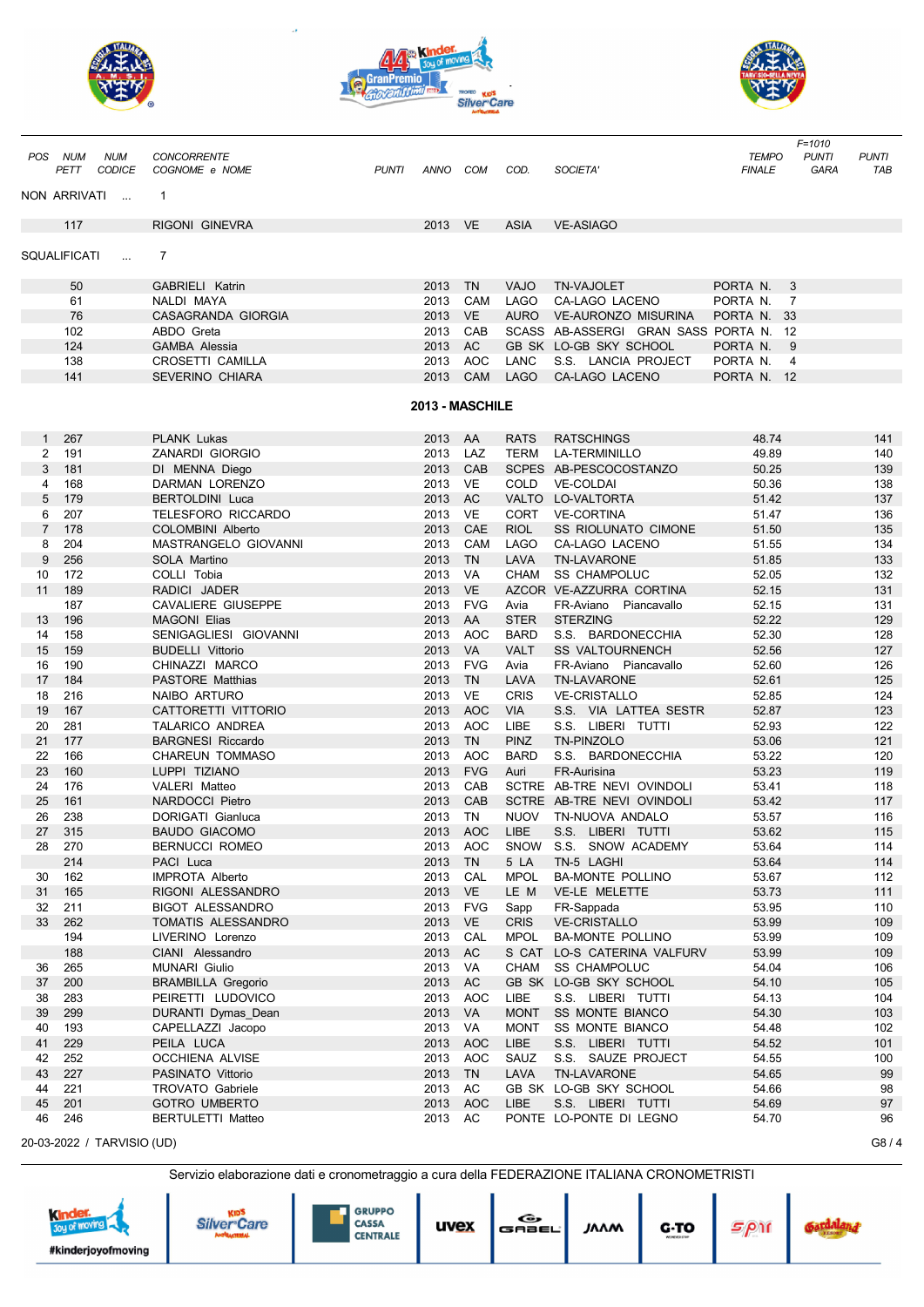





|            |      |               |                                     |              |             |            |              |                              |               | $F = 1010$   |              |
|------------|------|---------------|-------------------------------------|--------------|-------------|------------|--------------|------------------------------|---------------|--------------|--------------|
| <b>POS</b> | NUM  | <b>NUM</b>    | <b>CONCORRENTE</b>                  |              |             |            |              |                              | <b>TEMPO</b>  | <b>PUNTI</b> | <b>PUNTI</b> |
|            | PETT | <b>CODICE</b> | COGNOME e NOME                      | <b>PUNTI</b> | <b>ANNO</b> | <b>COM</b> | COD.         | SOCIETA'                     | <b>FINALE</b> | GARA         | TAB          |
|            |      |               | DAL MOLIN PIETRO                    |              |             |            |              |                              |               |              |              |
| 47         | 260  |               |                                     |              | 2013        | <b>VE</b>  | <b>CRIS</b>  | <b>VE-CRISTALLO</b>          | 54.80         |              | 95           |
|            | 224  |               | <b>FABRIS ALESSANDRO</b>            |              | 2013        | <b>FVG</b> | Sapp         | FR-Sappada                   | 54.80         |              | 95           |
| 49         | 273  |               | MAZZUCCO MORENO                     |              | 2013        | <b>VE</b>  | <b>AURO</b>  | <b>VE-AURONZO MISURINA</b>   | 54.92         |              | 93           |
| 50         | 322  |               | POLI SORRENTINO Niccolo             |              | 2013        | CAB        | <b>SC200</b> | AB-2000 OVINDOLI             | 54.94         |              | 92           |
| 51         | 269  |               | <b>MATTEONI ERIK</b>                |              | 2013        | <b>AOC</b> | <b>PRAT</b>  | S.S. PRATO NEVOSO            | 55.01         |              | 91           |
| 52         | 185  |               | <b>BUSSOLI Federico</b>             |              | 2013        | CAE        | <b>RIOL</b>  | <b>SS RIOLUNATO CIMONE</b>   | 55.20         |              | 90           |
| 53         | 169  |               | D'ACUNTO Giovanni                   |              | 2013        | CAL        | <b>MPOL</b>  | <b>BA-MONTE POLLINO</b>      | 55.23         |              | 89           |
| 54         | 218  |               | ROSSO ZENO                          |              | 2013        | <b>AOC</b> | NAZ.         | S.S. NAZ. PRAGELATO          | 55.31         |              | 88           |
| 55         | 312  |               | BUZIO Leonardo_Kenta                |              | 2013        | <b>VA</b>  | <b>MONT</b>  | <b>SS MONTE BIANCO</b>       | 55.52         |              | 87           |
| 56         | 164  |               | FERRAZZANO LUCA                     |              | 2013        | CAM        | <b>LAGO</b>  | CA-LAGO LACENO               | 55.78         |              | 86           |
| 57         | 314  |               | <b>DEVILLE</b> Federico             |              | 2013        | <b>TN</b>  | <b>MOEN</b>  | <b>TN-MOENA</b>              | 55.79         |              | 85           |
| 58         | 253  |               | CASALI Davide                       |              | 2013        | CAE        | <b>RIOL</b>  | <b>SS RIOLUNATO CIMONE</b>   | 56.04         |              | 84           |
| 59         | 298  |               | SALETTI Leonardo                    |              | 2013        | <b>AC</b>  |              | SERTO LO-SERTORELLI          | 56.06         |              | 83           |
| 60         | 231  |               | SANDRINI Alessandro                 |              | 2013        | AC         |              | PONTE LO-PONTE DI LEGNO      | 56.07         |              | 82           |
| 61         | 245  |               | <b>COMI Pietro</b>                  |              | 2013        | AC         |              | BORNO LO-BORNO               | 56.18         |              | 81           |
| 62         | 311  |               | CADEI GIACOMO                       |              | 2013        | <b>AOC</b> | SANS         | S.S. SANSICARIO ACTIO        | 56.30         |              | 80           |
|            |      |               |                                     |              |             |            |              |                              |               |              | 79           |
| 63         | 317  |               | ASNAGHI Edoardo                     |              | 2013        | AC         |              | VALTO LO-VALTORTA            | 56.32         |              |              |
| 64         | 230  |               | PIACENZA Lorenzo                    |              | 2013        | VA         | <b>DEL</b>   | <b>VA-DEL BREUIL</b>         | 56.37         |              | 78           |
| 65         | 277  |               | POL MANFREDI                        |              | 2013        | <b>VE</b>  | <b>NEVE</b>  | <b>VE-NEVEGAL</b>            | 56.38         |              | 77           |
| 66         | 282  |               | MARIOTTI CHRISTIAN                  |              | 2013        | <b>FVG</b> | Tarv         | FR-Tarvisio<br>- Sella<br>-N | 56.49         |              | 76           |
| 67         | 175  |               | <b>DEGLI ESPOSTI MAZZONI August</b> |              | 2013        | CAE        | <b>CORN</b>  | SS CORNO ALLE SCALE          | 56.54         |              | 75           |
| 68         | 280  |               | <b>DEGIAMPIETRO Patrick</b>         |              | 2013        | <b>TN</b>  | MOEN         | TN-MOENA                     | 56.63         |              | 74           |
| 69         | 313  |               | CONTI Edoardo                       |              | 2013        | <b>AC</b>  |              | CENTR LO-CENTRALE            | 56.67         |              | 73           |
| 70         | 250  |               | <b>CERASOLI Antonio</b>             |              | 2013        | CAB        | <b>SC200</b> | AB-2000 OVINDOLI             | 56.73         |              | 72           |
| 71         | 261  |               | BELOTTI Gaetano                     |              | 2013        | <b>AC</b>  | S ITA        | LO-S ITA SCI PLAY            | 56.84         |              | 71           |
| 72         | 247  |               | <b>SCRUBA Petru</b>                 |              | 2013        | TN         | <b>RAIN</b>  | <b>TN-RAINALTER CAMPIGLI</b> | 57.00         |              | 70           |
| 73         | 290  |               | GADENZ Edoardo                      |              | 2013        | <b>TN</b>  | <b>DOLO</b>  | TN-DOLOMITI                  | 57.05         |              | 69           |
| 74         | 289  |               | MANFRINI Giacomo                    |              | 2013        | <b>TN</b>  | LAVA         | <b>TN-LAVARONE</b>           | 57.10         |              | 68           |
| 75         | 244  |               | <b>ZULIANELLO ELIA</b>              |              | 2013        | <b>FVG</b> | Avia         | FR-Aviano<br>Piancavallo     | 57.17         |              | 67           |
| 76         | 248  |               | <b>GIRO GABRIELE</b>                |              | 2013        | <b>FVG</b> | Pian         | FR-Piancavallo               | 57.40         |              | 66           |
| 77         | 171  |               | RAINER Julian                       |              | 2013        | AA         | <b>SEXT</b>  | SEXTNER-DOLOMITEN            | 57.44         |              | 65           |
|            |      |               |                                     |              |             | CAM        |              |                              |               |              |              |
| 78         | 264  |               | <b>MONTESI LIAM</b>                 |              | 2013        |            | <b>LAGO</b>  | CA-LAGO LACENO               | 57.53         |              | 64           |
| 79         | 212  |               | <b>VITALONE Fulvio</b>              |              | 2013        | <b>VA</b>  | LA T         | <b>SS LA THUILE</b>          | 57.58         |              | 63           |
| 80         | 316  |               | <b>BORSATO FRANCESCO</b>            |              | 2013        | <b>VE</b>  | LE M         | VE-LE MELETTE                | 57.60         |              | 62           |
| 81         | 197  |               | NIDO LEONE GULIO                    |              | 2013        | LAZ        | <b>TERM</b>  | <b>LA-TERMINILLO</b>         | 57.62         |              | 61           |
| 82         | 219  |               | FERRARA LUCIANO                     |              | 2013        | LAZ        | <b>TERM</b>  | <b>LA-TERMINILLO</b>         | 57.75         |              | 60           |
| 83         | 209  |               | ROSSI Nicolo'                       |              | 2013        | CAE        | <b>CERR</b>  | <b>SS CERRETO LAGHI</b>      | 58.05         |              | 59           |
| 84         | 309  |               | DALLEVEDOVE GIOVANNI                |              | 2013        | <b>VE</b>  |              | <b>SNOWDREAMERS</b>          | 58.16         |              | 58           |
| 85         | 215  |               | SILVA Stefano                       |              | 2013        | <b>VA</b>  | VALT         | <b>SS VALTOURNENCH</b>       | 58.18         |              | 57           |
| 86         | 180  |               | SARANDREA GABRIELE                  |              | 2013        | LAZ        |              | MONER LA-MONTI ERNICI        | 58.20         |              | 56           |
| 87         | 223  |               | DI GIUSTO DAVIDE                    |              | 2013        | <b>FVG</b> | Sapp         | FR-Sappada                   | 58.30         |              | 55           |
| 88         | 306  |               | DI PIAZZA PERESSON VANTE            |              | 2013        | <b>FVG</b> | Carn         | FR-Carnia Zoncolan           | 58.32         |              | 54           |
| 89         | 305  |               | <b>BOMBASSI MATTEO</b>              |              | 2013 VE     |            |              | AURO VE-AURONZO MISURINA     | 58.39         |              | 53           |
| 90         | 301  |               | <b>DEL FANTE Vittorio</b>           |              | 2013 CAB    |            |              | SCSKI AB-SKI ACADEMY         | 58.41         |              | 52           |
| 91         | 243  |               | TURISINI VITTORIO                   |              | 2013        | <b>FVG</b> | Evol         | FR-Evolution<br>3 Lands      | 58.43         |              | 51           |
| 92         | 308  |               | RIONTINO Giorgio                    |              | 2013        | VA         | COUR         | <b>SS COURMAYEUR</b>         | 58.54         |              | 50           |
|            | 220  |               | <b>FUSCO GIOVANNI</b>               |              | 2013        | CAM        | <b>LAGO</b>  | CA-LAGO LACENO               | 58.54         |              | 50           |
| 94         | 170  |               | WANG MATTEO                         |              | 2013        | MA         | MSIB         | <b>MONTI SIBILLINI</b>       | 58.67         |              | 48           |
| 95         | 263  |               | DEL MARCO Elia                      |              | 2013        | TN         | <b>PAMP</b>  | TN-PAMPEAGO                  | 58.69         |              | 47           |
|            |      |               |                                     |              |             |            |              |                              |               |              |              |
| 96         | 195  |               | ANGIULLI THOMAS                     |              | 2013 LAZ    |            |              | CAMCA LA-CAMPO CATINO        | 58.73         |              | 46           |
| 97         | 157  |               | CALISTRI Antonio                    |              | 2013 CAT    |            | VAL          | SS VAL DI LUCE               | 58.78         |              | 45           |
| 98         | 226  |               | <b>GRANATA Rocco</b>                |              | 2013        | CAL        | <b>MPOL</b>  | <b>BA-MONTE POLLINO</b>      | 58.80         |              | 44           |
| 99         | 203  |               | LOLLI Franco                        |              | 2013        | CAB        | <b>SCLE</b>  | AB-LE ROCCHE                 | 58.86         |              | 43           |
| 100        | 205  |               | <b>IERVOLINO ALESSANDRO</b>         |              | 2013        | CAM        | LAGO         | CA-LAGO LACENO               | 59.09         |              | 42           |
| 101        | 254  |               | AMATO ALFONSO                       |              | 2013        | CAM        | <b>LAGO</b>  | CA-LAGO LACENO               | 59.17         |              | 41           |
| 102        | 279  |               | <b>CECCOTTO FILIPPO</b>             |              | 2013        | <b>FVG</b> | Tarv         | FR-Tarvisio<br>- Sella<br>N  | 59.27         |              | 40           |
| 103        | 206  |               | FUMMO Enrico                        |              | 2013        | CAL        | <b>MPOL</b>  | <b>BA-MONTE POLLINO</b>      | 59.44         |              | 39           |
| 104        | 293  |               | <b>BURBA MATTEO</b>                 |              | 2013 FVG    |            | Carn         | FR-Carnia Zoncolan           | 59.54         |              | 38           |
| 105        | 251  |               | <b>COLLINS Marcel</b>               |              | 2013 VA     |            | <b>PILA</b>  | SS PILA                      | 59.61         |              | 37           |
| 106        | 294  |               | <b>BOSONIN Attilio</b>              |              | 2013 VA     |            | <b>CHAM</b>  | <b>SS CHAMPOLUC</b>          | 59.65         |              | 36           |
| 107        | 286  |               | SPREAFICO Alessandro                |              | 2013 AC     |            |              | VALTO LO-VALTORTA            | 59.72         |              | 35           |
|            | 241  |               | LACCHIO Leonardo                    |              | 2013 VA     |            | LA T         | SS LA THUILE                 | 59.72         |              | 35           |
|            |      |               |                                     |              |             |            |              |                              |               |              |              |

Servizio elaborazione dati e cronometraggio a cura della FEDERAZIONE ITALIANA CRONOMETRISTIGRUPPO<br>CASSA<br>CENTRALE Silver<sup>care</sup> ි<br>GRBEL Spin Gardaland uvex  $G-TO$ of moving **JAAM** #kinderjoyofmoving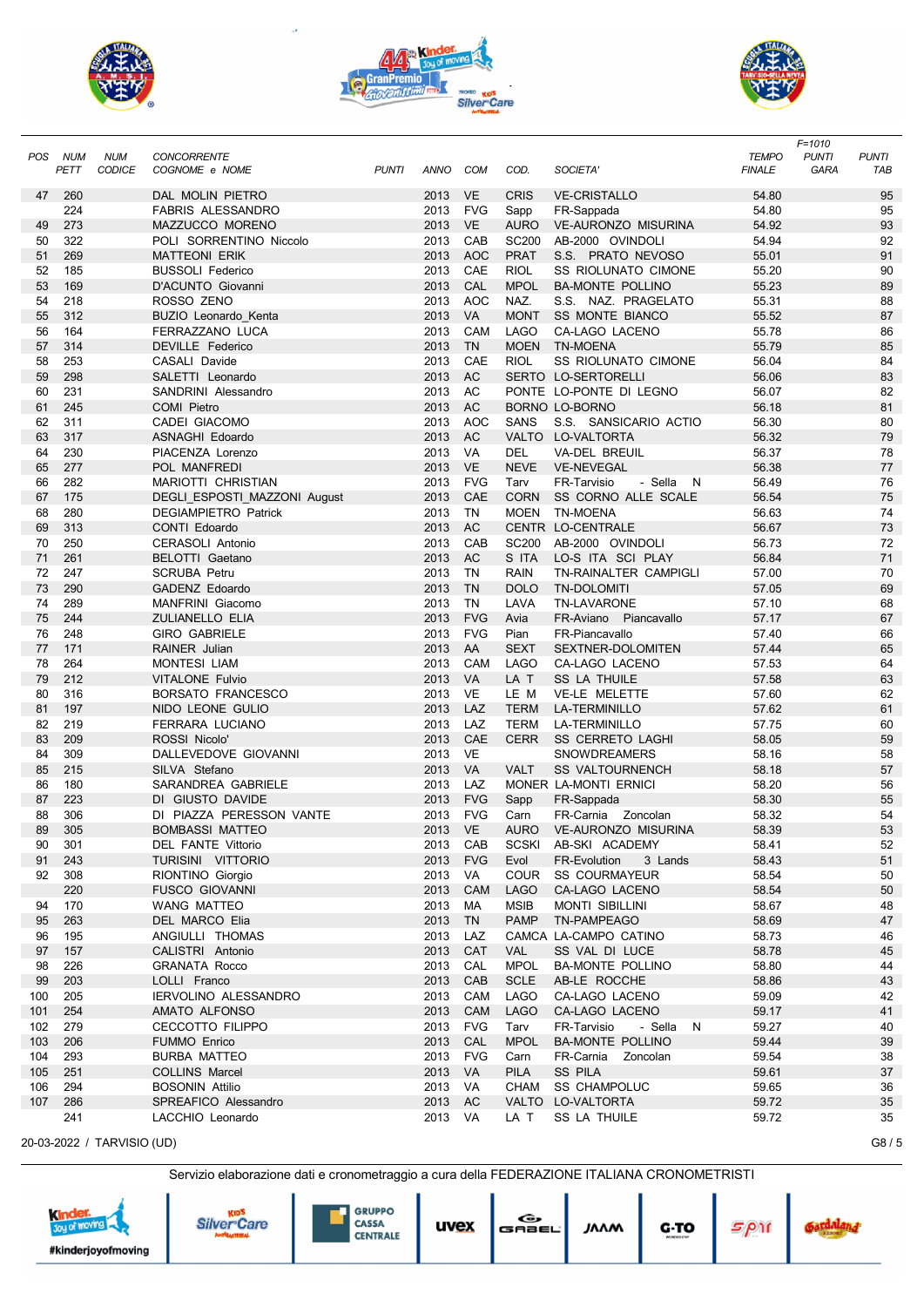





|          |              |               |                                                   |              |          |            |              |                                         |                    | $F = 1010$   |                |
|----------|--------------|---------------|---------------------------------------------------|--------------|----------|------------|--------------|-----------------------------------------|--------------------|--------------|----------------|
| POS      | NUM          | <b>NUM</b>    | <b>CONCORRENTE</b>                                |              |          |            |              |                                         | <b>TEMPO</b>       | <b>PUNTI</b> | <b>PUNTI</b>   |
|          | PETT         | <b>CODICE</b> | COGNOME e NOME                                    | <b>PUNTI</b> | ANNO     | COM        | COD.         | SOCIETA'                                | <b>FINALE</b>      | GARA         | TAB            |
|          |              |               |                                                   |              |          |            |              |                                         |                    |              |                |
| 109      | 228          |               | <b>MARCHNI</b> Duccio                             |              | 2013     | CAT        | <b>AMIA</b>  | <b>SS AMIATA OVEST</b>                  | 59.86              |              | 33             |
| 110      | 249          |               | CARPINELLI FRANCESCO                              |              | 2013     | CAM        | <b>LAGO</b>  | CA-LAGO LACENO                          | 1'00.07            |              | 32             |
|          | 208          |               | CONCILIO Tommaso                                  |              | 2013     | CAE        | <b>CORN</b>  | SS CORNO ALLE SCALE                     | 1'00.07            |              | 32             |
| 112      | 287          |               | PARAVIA MARCO                                     |              | 2013     | <b>FVG</b> | Skizo        | FR-Ski Accad Zoncolan                   | 1'00.08            |              | 30             |
| 113      | 275          |               | <b>SCURI Francesco</b>                            |              | 2013     | AC         | <b>VABR</b>  | LO-ALTA VALLE BREMBAN                   | 1'00.12            |              | 29             |
| 114      | 239          |               | RICCIARDELLI Lorenzo                              |              | 2013     | CAL        | <b>MPOL</b>  | <b>BA-MONTE POLLINO</b>                 | 1'00.29            |              | 28             |
| 115      | 257          |               | VIVARELLI COLONNA CESARE                          |              | 2013     | VE         | <b>CRIS</b>  | <b>VE-CRISTALLO</b>                     | 1'00.43            |              | 27             |
| 116      | 288          |               | RIZZI Cesare                                      |              | 2013     | VA         | <b>CHAM</b>  | <b>SS CHAMPOLUC</b>                     | 1'00.52            |              | 26             |
| 117      | 213          |               | DE MARIA LEONARDO                                 |              | 2013     | LAZ        | <b>TERM</b>  | LA-TERMINILLO                           | 1'00.88            |              | 25             |
| 118      | 222          |               | AMOROSO Leonardo                                  |              | 2013     | CAB        |              | <b>SCCAM AB-CAMPO FELICE</b>            | 1'01.07            |              | 24             |
| 119      | 217          |               | BELLETTI Edoardo                                  |              | 2013     | CAE        | <b>CORN</b>  | SS CORNO ALLE SCALE                     | 1'01.49            |              | 23             |
| 120      | 300          |               | BRANCATO ANDREA                                   |              | 2013     | CAM        | <b>LAGO</b>  | CA-LAGO LACENO                          | 1'01.53            |              | 22             |
| 121      | 297          |               | DE GIOVANNI DIEGO                                 |              | 2013     | CAM        | <b>LAGO</b>  | CA-LAGO LACENO                          | 1'01.77            |              | 21             |
| 122      | 233          |               | CIAFFARAFA Franco                                 |              | 2013     | CAT        | AMIA         | <b>SS AMIATA OVEST</b>                  | 1'02.00            |              | 20             |
| 123      | 321          |               | POLI SORRENTINO lacopo                            |              | 2013     | CAB        | <b>SC200</b> | AB-2000 OVINDOLI                        | 1'02.09            |              | 19             |
| 124      | 271          |               | NICOLI CRISTIANI Franceso                         |              | 2013     | AC         | <b>SISTE</b> | LO-SISTEMA                              | 1'02.24            |              | 18             |
| 125      | 237          |               | CERIANI Giovanni                                  |              | 2013     | CAB        |              | SCROC AB-ROCCARASO AREMOGNA             | 1'03.56            |              | 17             |
| 126      | 310          |               | ALBRIGHI Simone Maria                             |              | 2013     | CAB        | <b>SCSKI</b> | AB-SKI ACADEMY                          | 1'04.07            |              | 16             |
| 127      | 266          |               | NOVI Daniele                                      |              | 2013     | CAE        | <b>VALV</b>  | <b>SS VALVCAVA CIMONE</b>               | 1'04.21            |              | 15             |
| 128      | 319          |               | LAURENZA Orlando                                  |              | 2013     | CAB        |              | SCCAM AB-CAMPO FELICE                   | 1'04.40            |              | 14             |
| 129      | 242          |               | SUARDI Alberto                                    |              | 2013     | CAE        | <b>SEST</b>  | <b>SS SESTOLA</b>                       | 1'04.78            |              | 13             |
| 130      | 276          |               | <b>VERONESI Christian</b>                         |              | 2013     | TN         | <b>MONT</b>  | <b>SS MONTE BIANCO</b>                  | 1'05.32            |              | 12             |
| 131      | 304          |               | DI LIETO FRANCESCO                                |              | 2013     | CAM        | <b>LAGO</b>  | CA-LAGO LACENO                          | 1'05.42            |              | 11             |
| 132      | 295          |               |                                                   |              | 2013     | CAL        | <b>MPOL</b>  | <b>BA-MONTE POLLINO</b>                 |                    |              |                |
| 133      | 202          |               | CALABRESE Davide                                  |              | 2013     | CAT        | <b>AMIA</b>  |                                         | 1'05.71            |              | 10<br>9        |
| 134      | 274          |               | <b>CASTLUNGER Manuel</b><br>TRAVAGLINI ALESSANDRO |              | 2013     | LAZ        | <b>TERM</b>  | SS AMIATA OVEST<br><b>LA-TERMINILLO</b> | 1'05.91<br>1'06.25 |              |                |
|          |              |               |                                                   |              |          |            |              |                                         |                    |              | 8              |
| 135      | 292          |               | PISA ANDREA                                       |              | 2013     | CAM        | <b>LAGO</b>  | CA-LAGO LACENO                          | 1'06.27            |              | $\overline{7}$ |
| 136      | 255          |               | <b>RESTA ANDREA</b>                               |              | 2013     | LAZ        |              | MONER LA-MONTI ERNICI                   | 1'06.89            |              | 6              |
| 137      | 259          |               | <b>FERRARA Matthias</b>                           |              | 2013     | CAB        |              | SCPES AB-PESCOCOSTANZO                  | 1'07.60            |              | 5              |
| 138      | 278          |               | <b>MORACI Tancredi</b>                            |              | 2013     | CAL        | <b>MPOL</b>  | <b>BA-MONTE POLLINO</b>                 | 1'07.82            |              | 4              |
| 139      | 303          |               | <b>BUONANNO ANTIMO</b>                            |              | 2013     | CAM        | <b>LAGO</b>  | CA-LAGO LACENO                          | 1'09.67            |              | 3              |
| 140      | 302          |               | PALUMBO Carlo                                     |              | 2013     | CAL        | <b>MPOL</b>  | <b>BA-MONTE POLLINO</b>                 | 1'12.75            |              | 2              |
| 141      | 210          |               | GIORDANO Giacomo                                  |              | 2013     | <b>CAT</b> | ABET         | <b>SS ABETONE</b>                       | 1'15.62            |              | $\mathbf{1}$   |
|          |              |               |                                                   |              |          |            |              |                                         |                    |              |                |
| ISCRITTI |              | .             | 166                                               |              |          |            |              |                                         |                    |              |                |
|          |              |               |                                                   |              |          |            |              |                                         |                    |              |                |
|          | NON PARTITI  | $\cdots$      | 12                                                |              |          |            |              |                                         |                    |              |                |
|          |              |               |                                                   |              |          |            |              |                                         |                    |              |                |
|          | 182          |               | CANDIDORI DAVIDE                                  |              | 2013     | МA         | <b>CAMA</b>  | CASTEL MANARDO                          |                    |              |                |
|          | 225          |               | FOGLIA MANZILLO Francesco                         |              | 2013     | CAL        | <b>MPOL</b>  | <b>BA-MONTE POLLINO</b>                 |                    |              |                |
|          | 232          |               | SPERANDIO Edoardo                                 |              | 2013     | <b>TN</b>  | <b>PAMP</b>  | <b>TN-PAMPEAGO</b>                      |                    |              |                |
|          | 235          |               | PARISE LUCA                                       |              | 2013     | LAZ        |              | CAMCA LA-CAMPO CATINO                   |                    |              |                |
|          | 236          |               | LENZI Leonardo                                    |              | 2013     | CAE        |              | CORN SS CORNO ALLE SCALE                |                    |              |                |
|          | 240          |               | MERCURI Gianluca                                  |              | 2013 AA  |            | <b>KRON</b>  | KRONPLATZ-REISCHACH                     |                    |              |                |
|          | 258          |               | PITACCO GIULIO                                    |              | 2013     | <b>FVG</b> | Sapp         | FR-Sappada                              |                    |              |                |
|          | 284          |               | <b>MENARDI MARCO</b>                              |              | 2013     | AOC        | LIMO         | S.S. LIMONE                             |                    |              |                |
|          | 296          |               | PERETTO Matteo Angelo                             |              | 2013 CAB |            | <b>SCAQ</b>  | AB-LE AQUILE CAMPO FE                   |                    |              |                |
|          | 307          |               | <b>WALDER Philipp</b>                             |              | 2013     | AA         | <b>SEXT</b>  | SEXTNER-DOLOMITEN                       |                    |              |                |
|          | 318          |               | ANIELLO Lorenzo                                   |              | 2013 CAE |            | CORN         | SS CORNO ALLE SCALE                     |                    |              |                |
|          | 320          |               | MANFREDINI PAOLO                                  |              | 2013 VE  |            | ASIA         | <b>VE-ASIAGO</b>                        |                    |              |                |
|          |              |               |                                                   |              |          |            |              |                                         |                    |              |                |
|          | NON ARRIVATI |               | 5                                                 |              |          |            |              |                                         |                    |              |                |
|          |              |               |                                                   |              |          |            |              |                                         |                    |              |                |
|          | 163          |               | PERITO GIULIO                                     |              | 2013     | CAM        | LAGO         | CA-LAGO LACENO                          |                    |              |                |
|          | 173          |               | FAIT Emilio                                       |              | 2013 TN  |            | LAVA         | TN-LAVARONE                             |                    |              |                |
|          | 198          |               | <b>AUSSERHOFER Elia</b>                           |              | 2013 AA  |            | SPEI         | <b>SPEIKBODEN</b>                       |                    |              |                |
|          | 199          |               | <b>GLODER FRANCESCO</b>                           |              | 2013 VE  |            | LE M         | VE-LE MELETTE                           |                    |              |                |
|          | 291          |               | <b>BUONOMO Leonardo</b>                           |              | 2013 CAL |            | <b>MPOL</b>  | <b>BA-MONTE POLLINO</b>                 |                    |              |                |
|          |              |               |                                                   |              |          |            |              |                                         |                    |              |                |

Servizio elaborazione dati e cronometraggio a cura della FEDERAZIONE ITALIANA CRONOMETRISTIGRUPPO<br>CASSA<br>CENTRALE Silver Care ි<br>GRBEL Spin Gardaland uvex of moving **JAAM** G-TO #kinderjoyofmoving